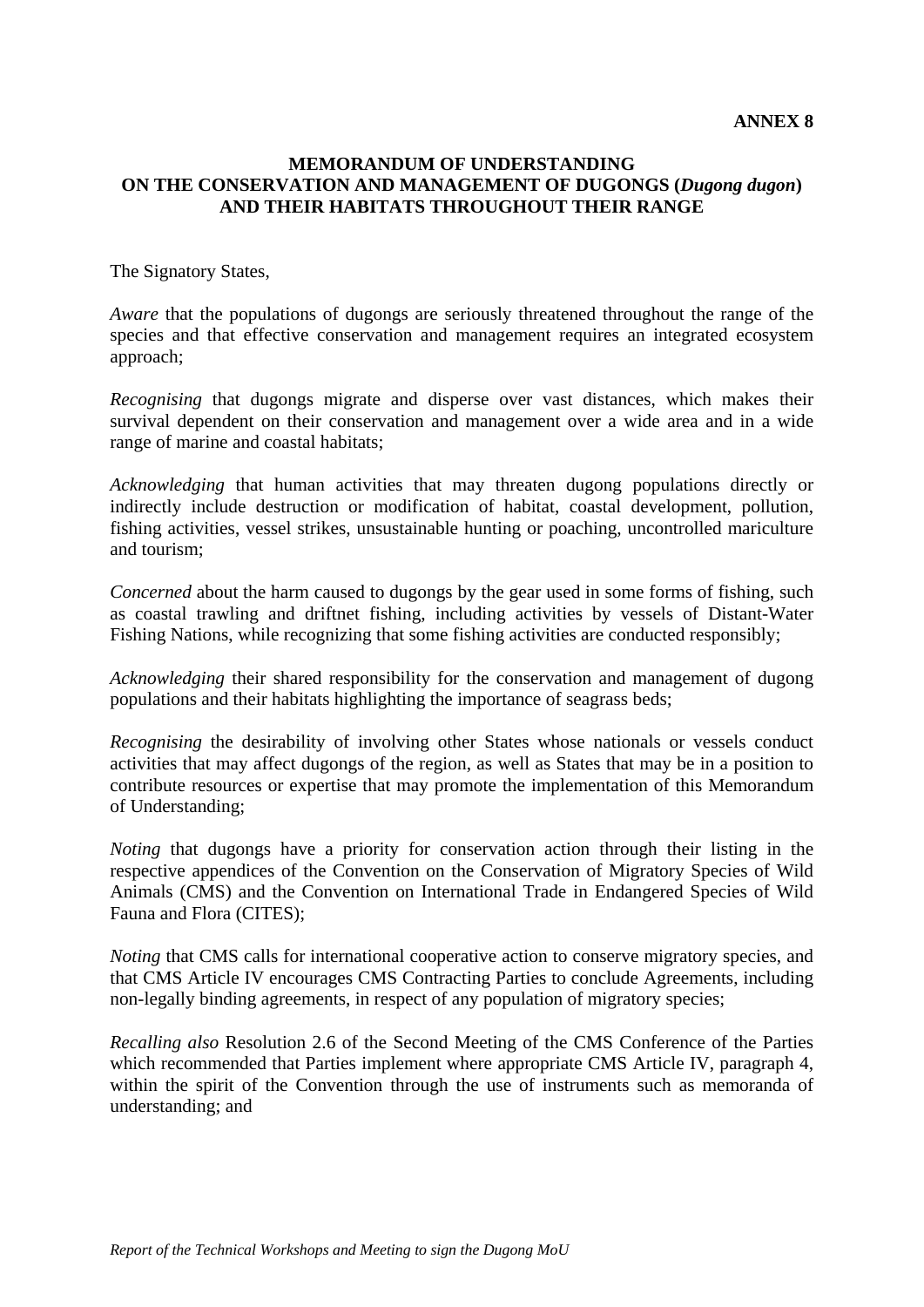*Further noting* recommendation 7.5 and resolution 8.5 of the Seventh and Eighth Meetings of the CMS Conference of the Parties called on Range States of dugongs to cooperate among themselves, as appropriate, and participate actively to develop and conclude a Memorandum of Understanding and a Conservation and Management Plan to conserve and manage dugongs throughout the species' range;

Express their desire to work closely together to improve the conservation status of dugongs and the habitats on which they depend. To this end, the Signatory States to this Memorandum of Understanding, in the spirit of co-operation, have reached the following understandings. They will:

- 1. Endeavour to co-operate closely in order to restore, or where appropriate maintain, a favourable conservation status for dugongs and the habitats on which they depend, taking into account, where appropriate, subsistence and customary use of dugongs in those States where it is permitted.
- 2. Consider joining those international instruments most relevant to the conservation and management of dugongs and their habitat, in order to enhance the legal protection of the species in the region.
- 3. Make every effort to review, formulate, revise and harmonise national legislation or regulations, as necessary, relevant to the conservation and management of dugongs and their habitats.
- 4. Implement, subject to the availability of necessary resources, the Conservation and Management Plan annexed to this Memorandum of Understanding. The Conservation and Management Plan will address:
	- (a) Direct and indirect causes of dugong mortality;
	- (b) Research and monitoring of dugong populations;
	- (c) Protection, conservation and management of habitats;
	- (d) Research into and monitoring of important dugong habitats;
	- (e) Awareness of dugong conservation;
	- (f) National, regional and international cooperation;
	- (g) Implementation of the MoU;
	- (h) Legal protection of dugong and their habitats; and
	- (i) Capacity building at all levels.
- 5. Establish a Secretariat, based in an appropriate organisation or institution, to be decided by consensus of the Signatory States, to assist in the administration and implementation of this Memorandum of Understanding by communicating with, reporting on and facilitating activities between and among Signatory States and performing such other functions as may be assigned by the Signatory States, such as convening meetings.
- 6. Assess the implementation of this Memorandum of Understanding, including the Conservation and Management Plan, at regular meetings to be attended by representatives of each of the Signatory States concerned, and persons or organisations technically qualified in dugong conservation and management.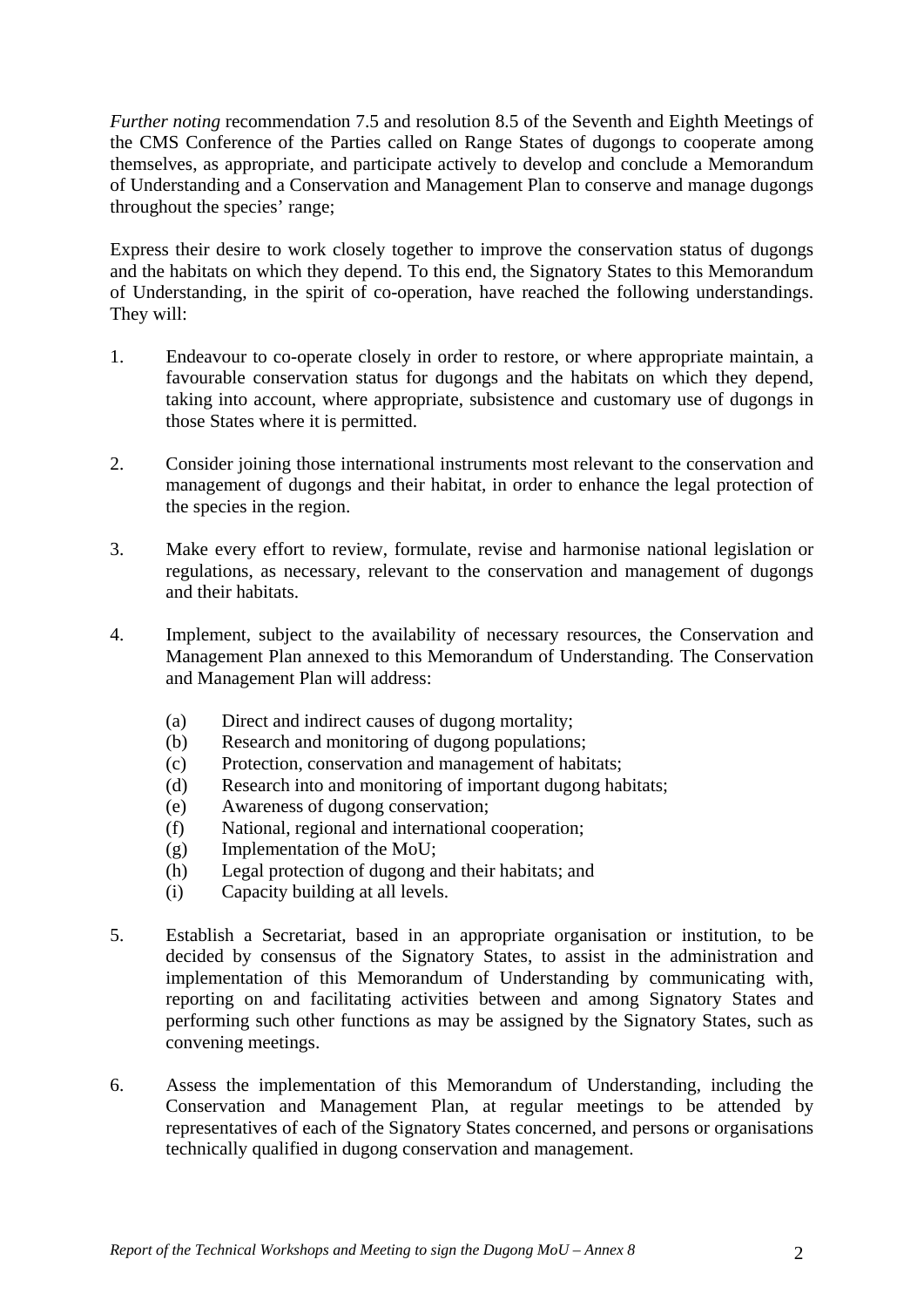- 7. Facilitate the timely exchange of relevant information necessary to coordinate conservation and management measures and to cooperate with relevant organizations and recognized experts and so as to facilitate the work conducted in relation to the Conservation and Management Plan.
- 8. Designate a competent national authority to serve as a focal point for communication among Signatory States and for implementing activities under this Memorandum of Understanding, and communicate the complete contact details of this authority (and any changes thereto) to the Secretariat.
- 9. Provide to the Secretariat a regular report on their implementation of this Memorandum of Understanding, the frequency of which will be determined at the first meeting of the Signatory States. The Secretariat will make available to the Signatory States the national reports received and will prepare a periodic review of progress made to implement the Memorandum of Understanding and the Conservation and Management Plan.
- 10. Assess at the first meeting of Signatory States, and review periodically, the need for and possibilities of obtaining financial resources, as well as the establishment of a special fund for purposes such as:
	- a) Contributing towards any expenses required to operate the Secretariat and activities carried out under this Memorandum of Understanding; and
	- b) Assisting the Signatory States to carry out their responsibilities under this Memorandum of Understanding.

## **Basic Principles**

- 11. This Memorandum of Understanding is an agreement under Article IV, paragraph 4, of CMS and is not legally binding.
- 12. The Conservation and Management Plan is an integral part of this Memorandum of Understanding.
- 13. This Memorandum of Understanding is open for signature by the Range States of the dugong. It will take effect with two signatures. It will become effective for each subsequent signatory on the date of signature.
- 14. This Memorandum of Understanding will remain open for signature indefinitely, and will remain in effect indefinitely subject to the right of any Signatory State to terminate its participation by providing one year's written notice to all other signatories.
- 15. The Memorandum of Understanding, including the Conservation and Management Plan, may be amended by a consensus of the Signatory States.
- 16. Signatory States acknowledge that they may implement more stringent measures domestically than those specified in the Conservation and Management Plan.